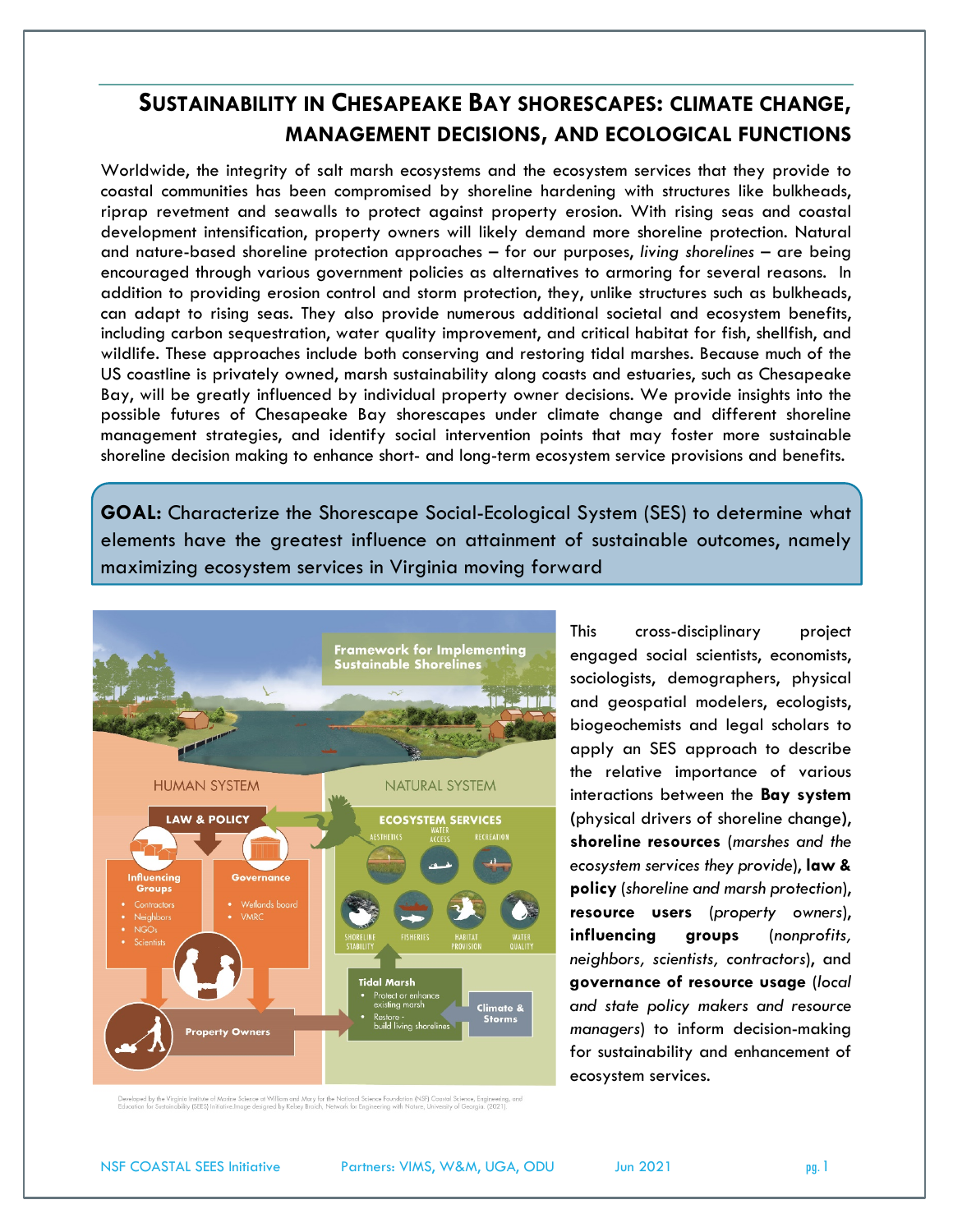# **APPROACH**

**HUMAN SYSTEM:** Identify decision factors influencing both property owners & the policy/management personnel governing shoreline property owners

We used multiple approaches to assess why people decide to modify their shoreline and the type of shoreline modification they choose. We surveyed current property owners to determine the factors that impacted their decisions. We also surveyed multiple groups to assess their level of influence and role in property owner decisions, including local Wetlands Boards, state Tidal Wetland Regulators (VMRC), local NGOs, and marine contractors. We examined historic patterns of shoreline modification decisions using wetlands permit data combined with cadastral and environmental data to assess the primary factors driving decisions on different shoreline modifications (i.e., armor, living shoreline, or do nothing). We evaluated shore and marsh protection laws from Florida to Delaware for commonalities and variation in the characteristics of the law that drive trends in shoreline modification.

**NATURAL SYSTEM:** Determine the environmental consequence of changes in Bay shorescapes through a series of field investigations describing the ecological functions provided by natural fringing marsh shorelines and those provided by living shorelines marshes.



We evaluated the differences in proxies of ecosystem functions related to marsh ecosystem services: **1)** habitat provision (invertebrate, fish, bird, terrapin; abundance, biomass, diversity), **2)** primary production (aboveground plant biomass), nutrient storage (aboveground plant and soil total N, P content), and **3)** carbon storage (aboveground plant and soil carbon content) for both natural marshes and a chronosequence (2 to 16 years from construction) of living shorelines, within shorescapes representing the continuum of marsh connectivity conditions.











**Shorescapes**, *a shoreline zone which includes riparian, intertidal, and littoral areas*, are ideal areas to investigate linkages between human and natural components of the ecosystem because they are significant and critical points of intense socio-ecological interactions, and climate change.